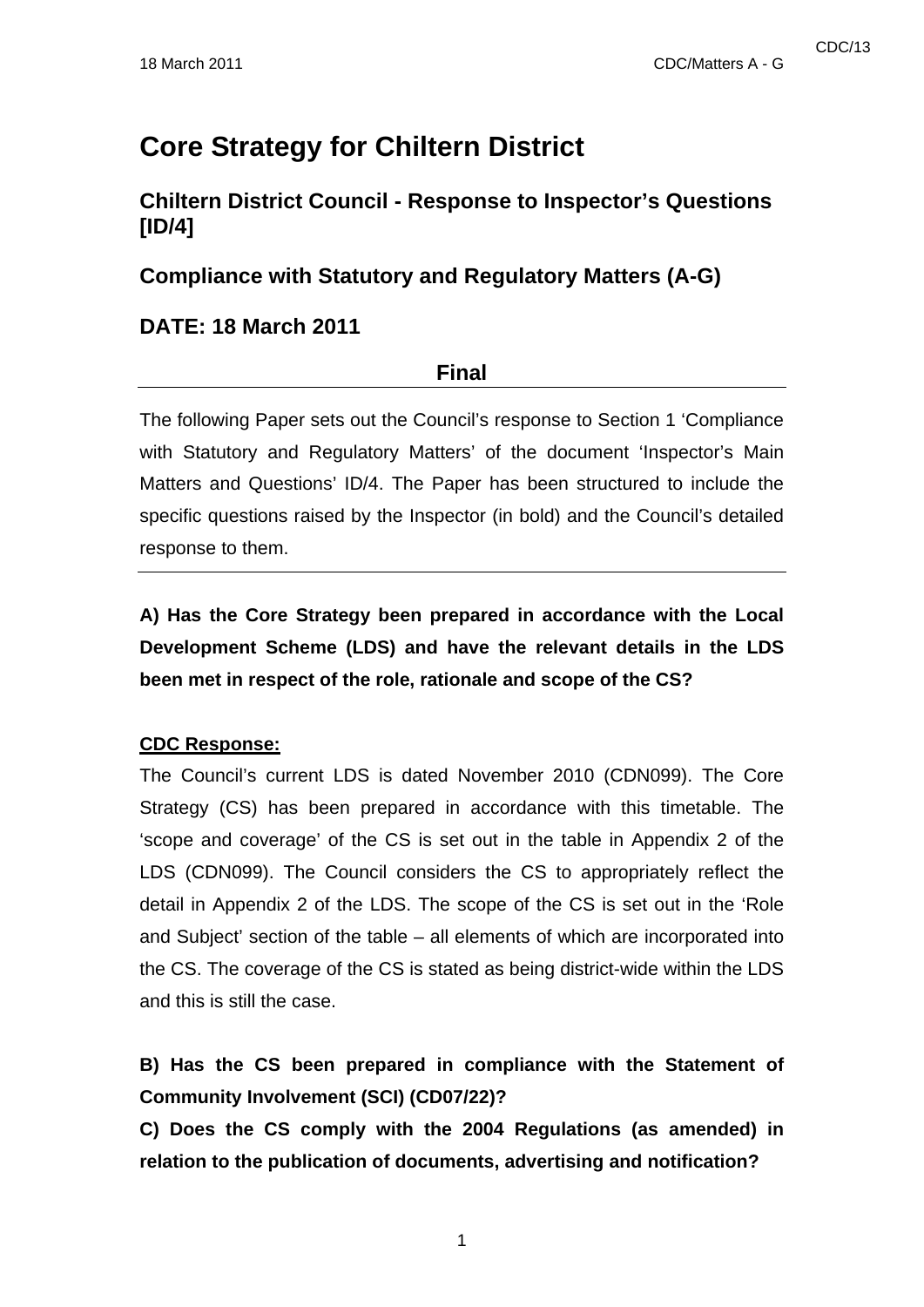### **CDC Response (to B and C):**

The Council is aware of the substantial body of representations made by an organised and co-ordinated group of individuals setting out concerns over the process of consultation. The Council is satisfied that it has met all of the regulatory requirements set down within the Town and Country Planning (Local Development) (England) Regulations 2004 (Amended 2008, 2009) in the preparation and production of the CS. In addition the Council is also satisfied that in the preparation of the CS, it has met the requirements within its adopted Statement of Community Involvement (CDN028) for involving the community in the plan preparation process, including: the methods of engagement used at each formal stage of public participation; the groups and individuals that would be involved at the different participation stages; the locations in which documents will be displayed for each formal stage of public participation; and the manner in which representations will be processed, considered and reported on.

The Council notes the concerns expressed by respondents about the complexity of the forms (refer to para 1.3 of ID/4). The response form and guidance prepared by the Council to support the Core Strategy for Chiltern District Publication Document October 2010 (CDN098), followed the format of the 'Model Representation Form and Model Guidance Note for Development Plan Documents', within the Planning Inspectorate document 'Local Development Frameworks Examining Development Plan Documents Procedure Guidance'. In addition the Council accepted duly made representations on the CS that were not on the standard response form and not submitted using the internet. At the time the Council published the CS in October 2010, it clearly stated in a number of places on its website that "Representations on the Core Strategy may be made in writing by post, email or by using the online representation form."

**Q1.4) Did the processes undertaken at each consultation stage, involving who was to be consulted and the manner of the consultation, including the availability and type of document and how they were made**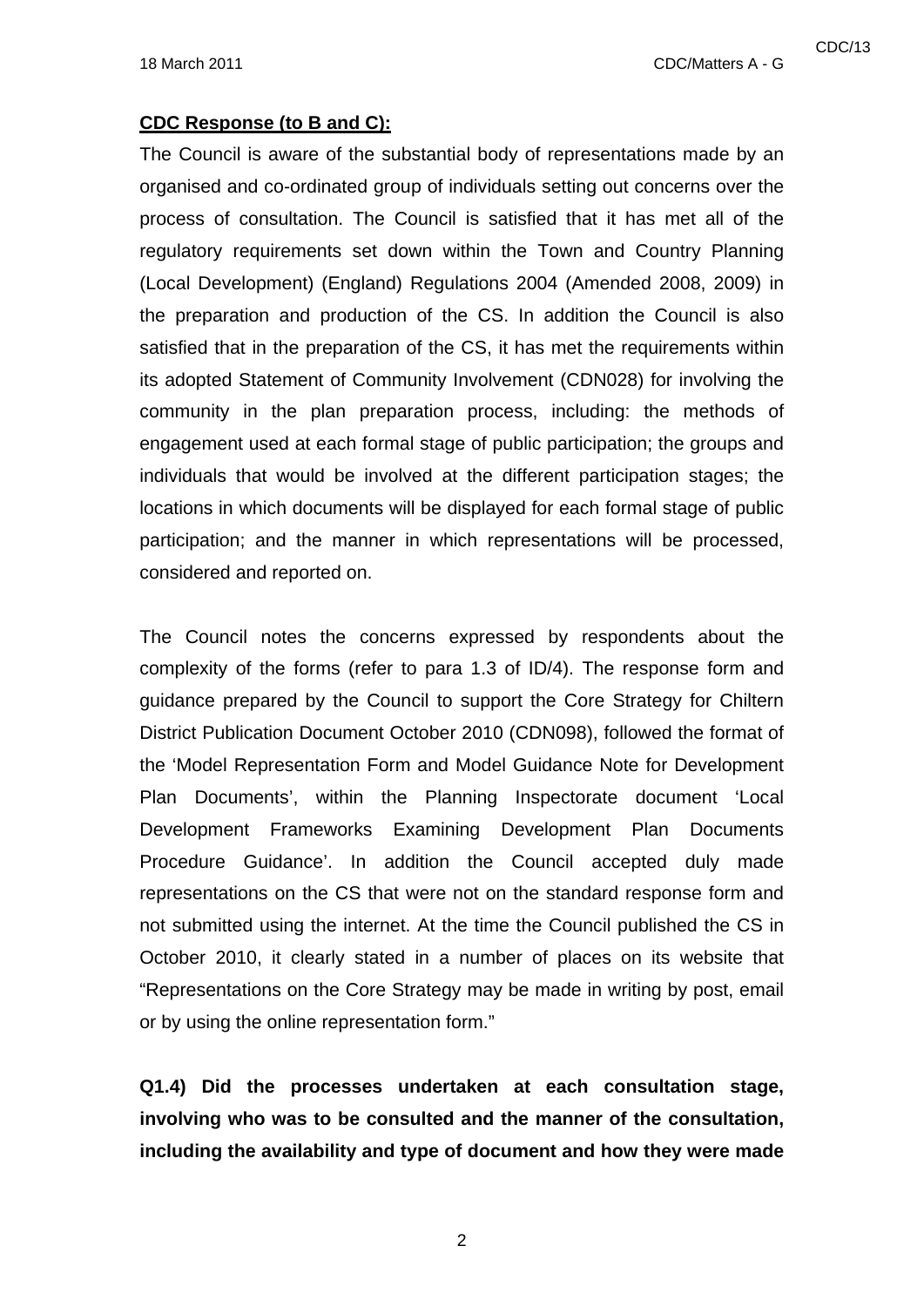**available, depart from what is set out in the SCI? If they did, does this amount to a significant departure from the Regulatory requirements?** 

### **CDC Response:**

The Council recognises that the adopted SCI (CDN028) pre-dates changes to the Town and Country Planning (Local Development) (England) Regulations, made in 2008<sup>1</sup>, against which the CS was prepared. The changes to the regulations in 2008 altered the stages in preparing development plan documents and thus altered the stages of public participation and consultation mentioned within the adopted SCI; the SCI is therefore out of date in this respect. Notwithstanding this, after the 2008 changes to the regulations came into effect, where views of the District's residents and businesses were specifically invited during a formal stage of public participation, the Council sought to ensure that this process did not depart from the requirements of the SCI. Accordingly, during the consultations in June 2008, March 2010 and at the Publication Stage in October 2010 the Council met all the requirements of the SCI, and those within the regulations. In addition to this, between June and November 2009 the Council engaged in specific, informal dialogue with infrastructure providers on matters relating to the deliverability of the Core Strategy. This type of informal dialogue, which had not been specifically envisaged within the SCI when it was prepared, was carried out in accordance with Regulation 25 of the Town and Country Planning (Local Development) (England) (Amendment) Regulations 2008.

**Q1.7) Does paragraph 3.15 of the SCI mean that a response to each individual representation should have been published before the next stage of consultation? If the answer is yes, was there a failure to comply with SCI?** 

<sup>1</sup> <sup>1</sup> the Town and Country Planning (Local Development) (England) (Amendment) Regulations 2008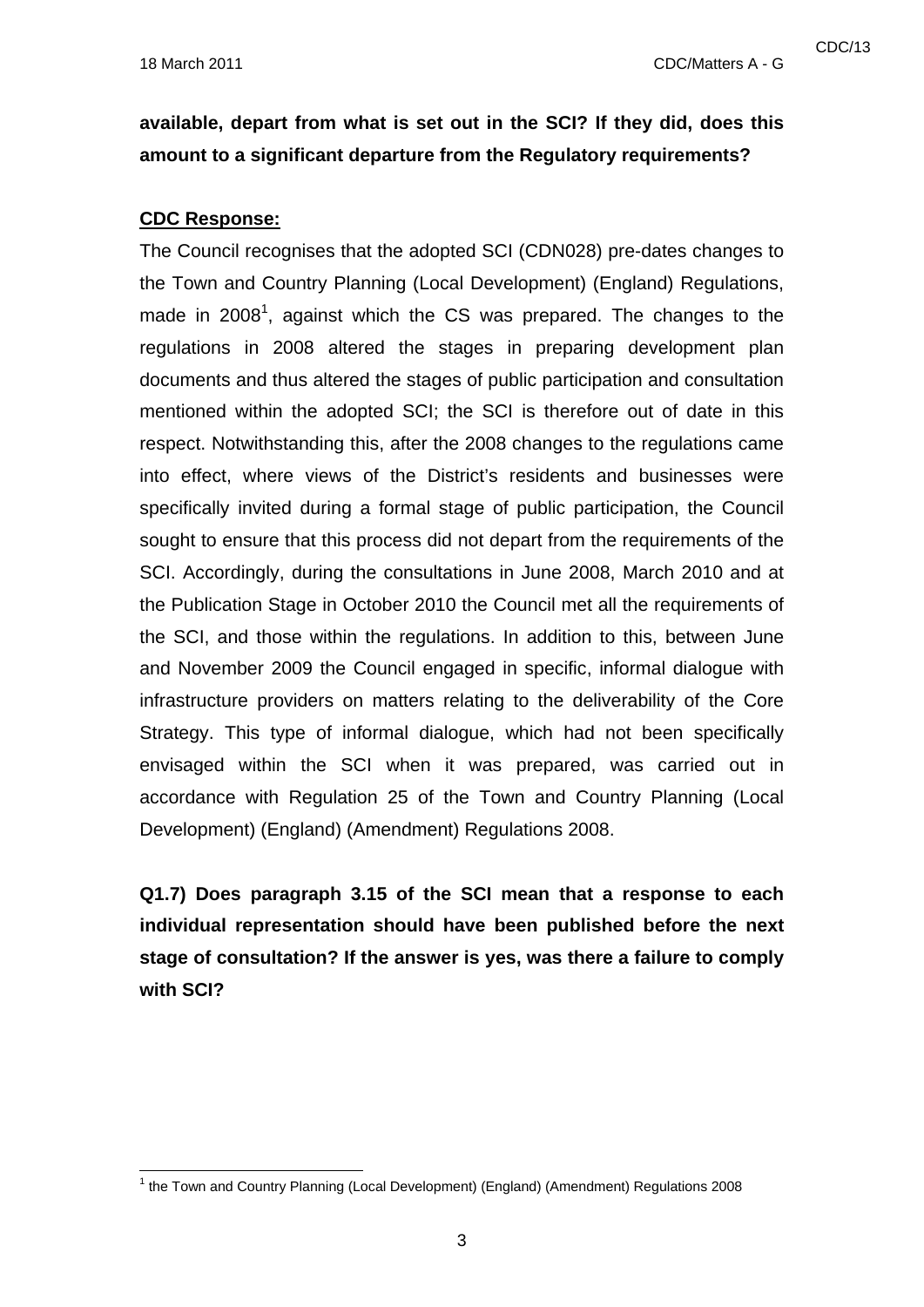### **CDC Response:**

The adopted SCI does not state that the Council's response to each individual representation will be published before the next stage of consultation. In this respect the Council is satisfied that it has not failed to comply with the SCI.

**Q1.8) In CDN107, what is the origin of CDC's comments? Were these the comments made at the time of each consultation or do they reflect the position at submission? Have they been reported to or considered by the Council?** 

### **CDC Response:**

Between 2008 and September 2010, the Council collated, recorded and considered all representations received after each stage of formal consultation and informal dialogue. After each of these stages, summaries of the main matters and issues arising from representations and how these issues had been considered and were reflected (or otherwise) within the Core Strategy, were reported to the Council's Housing and Planning Overview Committee and Cabinet (all of which have been presented as part of the Council's supporting evidence).

CDN107 was written following the Publication Stage of the Core Strategy. The comments within this document made in response to each representation received, reflect the decisions taken by the Council up to that particular point in time or at earlier stages of consultation.

It is important to note that since April 2009, the Council's chosen spatial strategy has remained unchanged. This means that whilst some policies within the Core Strategy have evolved since then, strategic matters relating to the Council's position on the protection of Green Belt land and the broad distribution of future development have remained unaltered.

Document CDN107 was reported to the Council's Housing and Planning Overview Committee on 8 March 2011 and will be reported to the Council's Cabinet on 22 March 2011.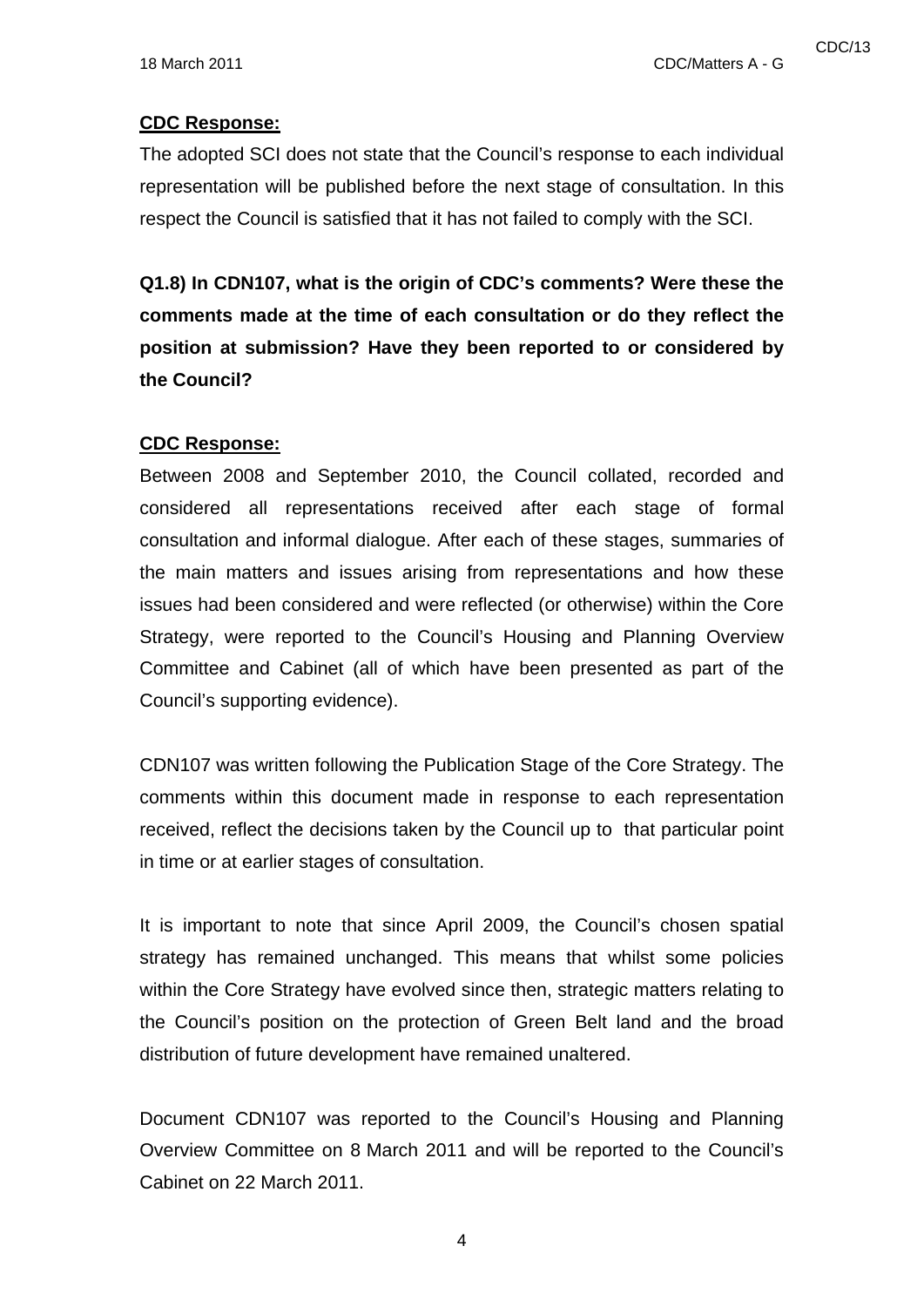# **Q1.9) Does the publication of CDN107 overcome any past failure to comply with the SCI? If not, what are the implications?**

### **CDC Response:**

Firstly, as set out above, the Council does not consider it has failed to comply with the SCI.

The second paragraph to paragraph 3.15 of the SCI does not specify exactly when the results of the consultation will be published. The action taken/being taken in March 2011 to report CDN107 to the Council's Housing and Planning Overview Committee and Cabinet, is considered to be sufficient to meet this requirement of the SCI.

# **D) Has there been sufficient regard given to the Sustainable Community Strategy (SCS) as required by S19(2) of the 2004 Act?**

### **CDC Response:**

The Council has sought to integrate the SCS and its objectives into the Core Strategy. This is reflected by the Core Strategy sharing the vision and many objectives of the SCS. It is therefore considered that the requirement of the 2004 Act is met.

**Q1.10) The SCS is that for Chiltern District 2009-2026 (CDN076). Many representations highlight one element of its vision, namely a place with enough affordable housing to meet local needs and maintain our services and communities. The Vision for Chiltern in the Core Strategy is the same as that in the SCI.** 

**Q1.11) How did the Council take into account this aspect of the SCS when deciding that 2,400 is the appropriate overall housing provision and the implications for affordable housing? (Related questions arise under other main issues)**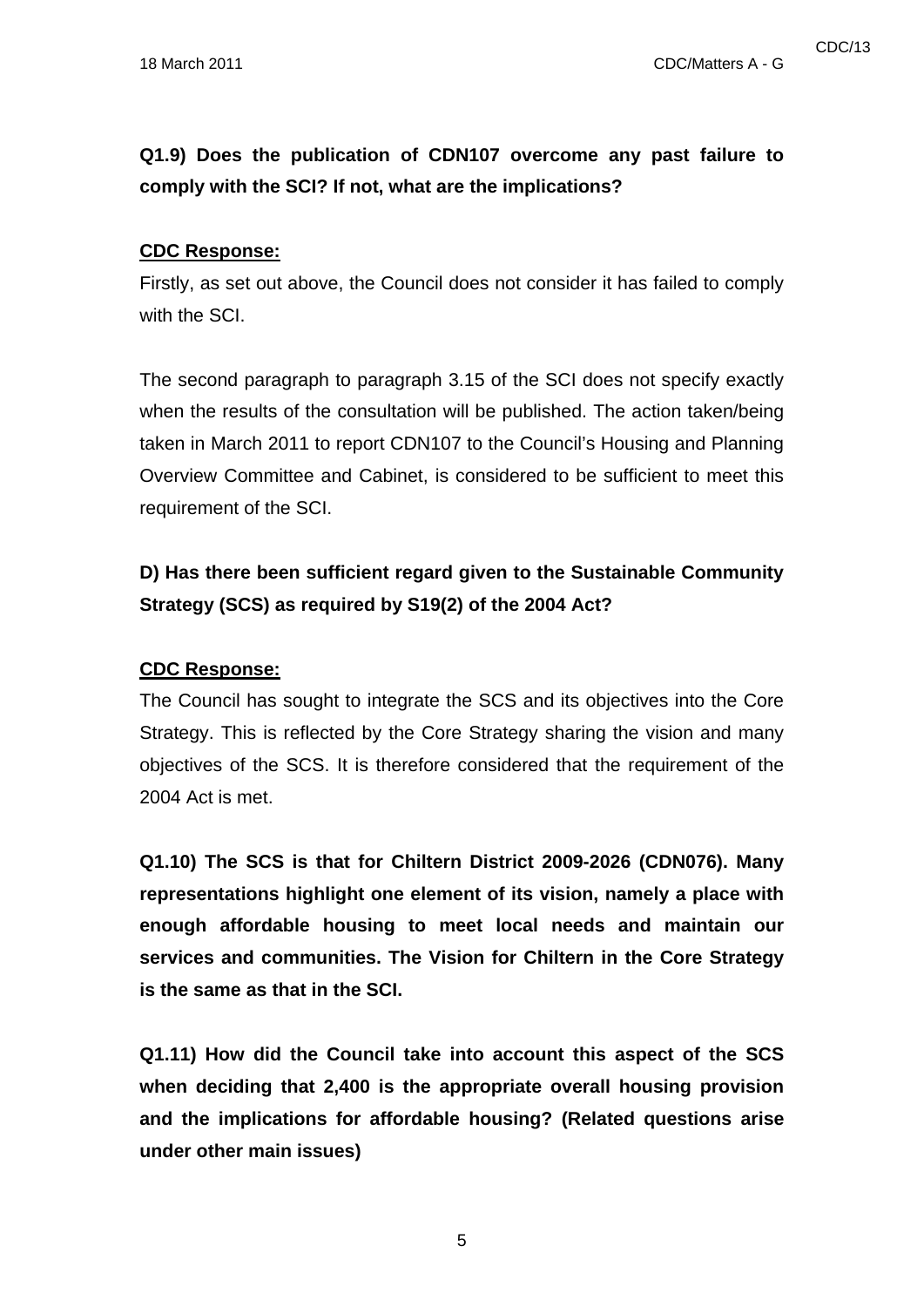### **CDC Response (to Q1.10 & 1.11):**

The Council considers there to be an indirect relationship between the housing target within the Core Strategy and the SCS. The SCS does not stipulate a housing target for the District and the Core Strategy transposes the broad aims of the SCS into spatial policy. These matters are expanded upon in other Papers prepared in response to ID/4 and the Council would be happy to expand upon this in more detail at the hearing sessions if necessary.

**E) Has the DPD been subject to sustainability appraisal (SA)? Does the SA show how different options perform and is it clear that sustainability considerations informed the content of the CS from the start?** 

### **CDC Response:**

In accordance with S19 (5) of the Planning and Compulsory Purchase Act 2004, the Council has carried out an appraisal of the sustainability of the proposals within the Core Strategy.

The Final Sustainability Appraisal Report (CDN085) offers an appraisal of the economic, social and environmental sustainability (incorporating the requirements of the European Directive on Strategic Environmental Assessment) of the plan at the date of Publication (October 2010).

Sustainability appraisal has been an integrated part of the plan preparation process and has helped to inform the decisions made within the Core Strategy. As a result, throughout the preparation of the Core Strategy, the Council has published a Sustainability Appraisal report at each key stage in the preparation of the plan. The Sustainability Appraisal reports published to date are as follows:

- CDN013 Chiltern District Core Strategy Preferred Options Sustainability Appraisal Report (May 2006)
- CDN050 Chiltern Core Strategy Strategic Options Sustainability Appraisal Report (June 2008)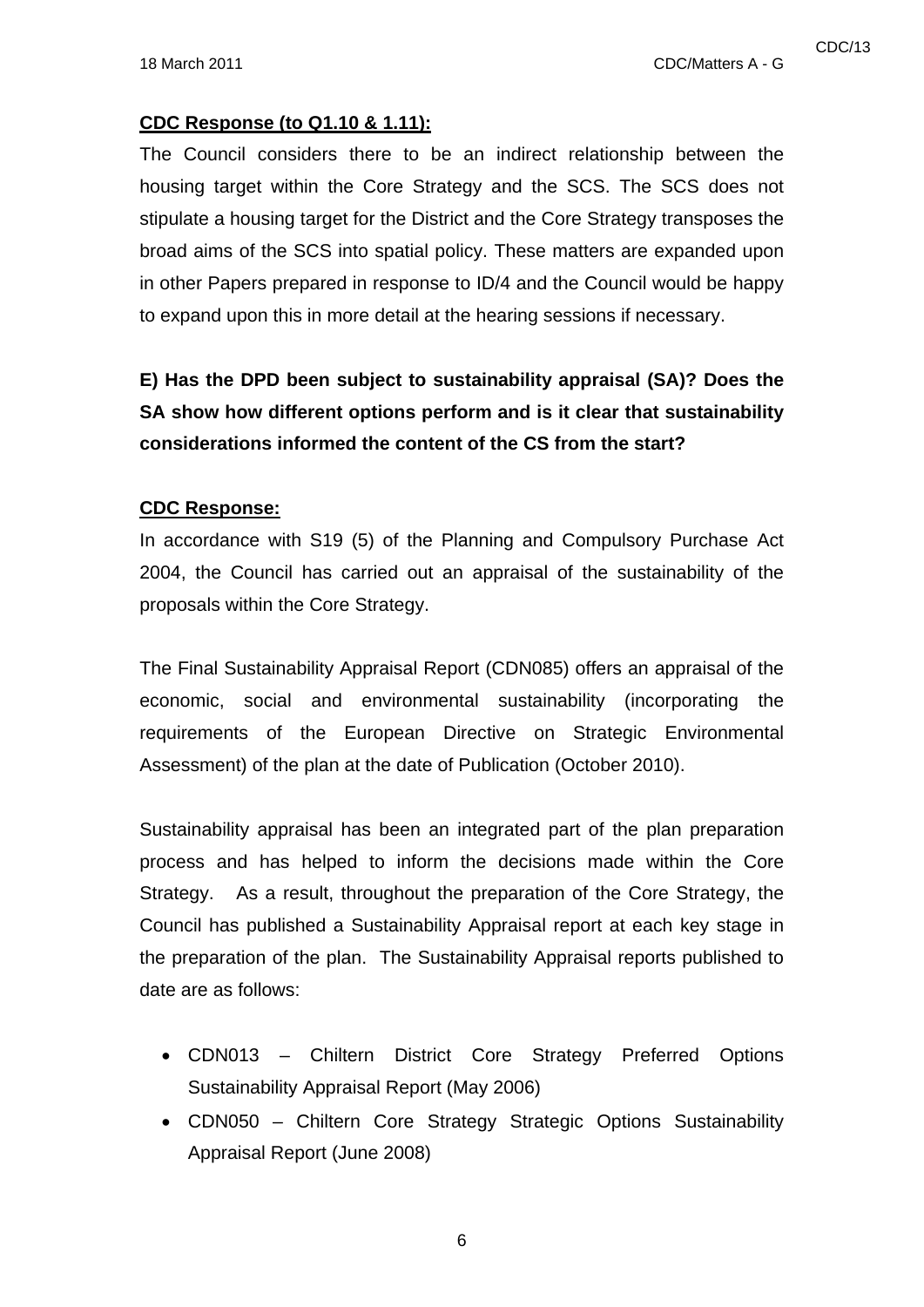- CDN075 Preliminary Sustainability Appraisal for the Chiltern District Draft Core Strategy (June 2009)
- CDN083 Draft Core Strategy for Chiltern District Preliminary Sustainability Update (March 2010)
- CDN085 Final Sustainability Report for the Publication Draft of the Core Strategy for Chiltern District (October 2010)

**Q1.12) In particular, how has the evolution of the locational strategy been informed by SA? Any detailed conclusions of the SA in relation to specific sites/policies can be considered under the main uses where those are discussed.** 

### **CDC Response:**

CDN050 (Strategic Options SA) offers an objective sustainability assessment of the 4 scenarios put forward in the CDN049 (Chiltern Core Strategy Options Paper – Consultation Document June 2008). The document assessed all four options against 18 sustainability objectives, providing a valuable tool in the decision making process.

The Council therefore considers that the chosen scenario 1, (as acknowledged in CDC-2) has been appropriately assessed in terms of sustainability.

# **F) Is the Core Strategy in general conformity with the Regional Spatial Strategy - the South East Plan?**

### **CDC Response:**

The Council has considered this matter in CDN109. This matter will be explored further in the Paper relating to Main Matter 3, and the Council will be happy to expand upon this issue at the Hearing Sessions.